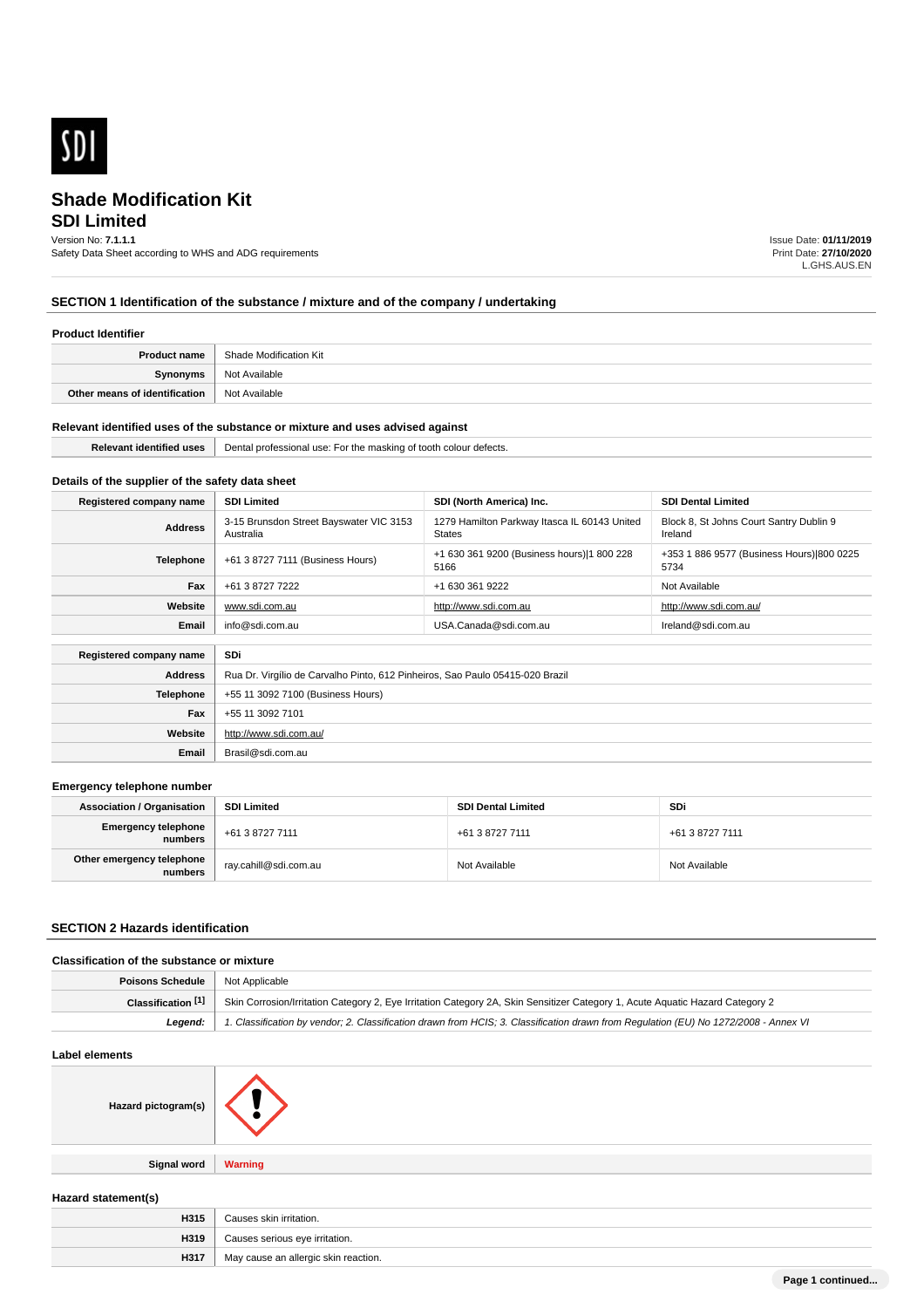**H401** Toxic to aquatic life.

| <b>Precautionary statement(s) Prevention</b> |                                                                            |  |
|----------------------------------------------|----------------------------------------------------------------------------|--|
| P280                                         | Wear protective gloves/protective clothing/eye protection/face protection. |  |
| P <sub>261</sub>                             | Avoid breathing mist/vapours/spray.                                        |  |
| P273                                         | Avoid release to the environment.                                          |  |
| P272                                         | Contaminated work clothing should not be allowed out of the workplace.     |  |

### **Precautionary statement(s) Response**

| P321           | Specific treatment (see advice on this label).                                                                                   |
|----------------|----------------------------------------------------------------------------------------------------------------------------------|
| P362           | Take off contaminated clothing and wash before reuse.                                                                            |
| P302+P352      | IF ON SKIN: Wash with plenty of water and soap.                                                                                  |
| P305+P351+P338 | IF IN EYES: Rinse cautiously with water for several minutes. Remove contact lenses, if present and easy to do. Continue rinsing. |
| P333+P313      | If skin irritation or rash occurs: Get medical advice/attention.                                                                 |
| P337+P313      | If eye irritation persists: Get medical advice/attention.                                                                        |

### **Precautionary statement(s) Storage**

Not Applicable

### **Precautionary statement(s) Disposal**

|  | P501   Dispose of contents/container to authorised hazardous or special waste collection point in accordance with any local regulation. |
|--|-----------------------------------------------------------------------------------------------------------------------------------------|
|--|-----------------------------------------------------------------------------------------------------------------------------------------|

## **SECTION 3 Composition / information on ingredients**

### **Substances**

See section below for composition of Mixtures

### **Mixtures**

| <b>CAS No</b> | %[weight] | Name                              |
|---------------|-----------|-----------------------------------|
| 109-16-0      | 25-30     | triethylene glycol dimethacrylate |
| 72869-86-4    | 40-45     |                                   |

### **SECTION 4 First aid measures**

### **Description of first aid measures**

| <b>Eye Contact</b>  | If this product comes in contact with the eyes:<br>▶ Wash out immediately with fresh running water.<br>Ensure complete irrigation of the eye by keeping eyelids apart and away from eye and moving the eyelids by occasionally lifting the upper<br>and lower lids.<br>Seek medical attention without delay; if pain persists or recurs seek medical attention.<br>Removal of contact lenses after an eye injury should only be undertaken by skilled personnel. |  |
|---------------------|------------------------------------------------------------------------------------------------------------------------------------------------------------------------------------------------------------------------------------------------------------------------------------------------------------------------------------------------------------------------------------------------------------------------------------------------------------------|--|
| <b>Skin Contact</b> | If skin contact occurs:<br>Immediately remove all contaminated clothing, including footwear.<br>Flush skin and hair with running water (and soap if available).<br>Seek medical attention in event of irritation.                                                                                                                                                                                                                                                |  |
| Inhalation          | If fumes or combustion products are inhaled remove from contaminated area.<br>Seek medical attention.                                                                                                                                                                                                                                                                                                                                                            |  |
| Ingestion           | Seek medical attention.                                                                                                                                                                                                                                                                                                                                                                                                                                          |  |

### **Indication of any immediate medical attention and special treatment needed**

Treat symptomatically.

## **SECTION 5 Firefighting measures**

## **Extinguishing media**

- Foam.
- Dry chemical powder.
- ▶ BCF (where regulations permit).
- ▶ Carbon dioxide.
- Water spray or fog Large fires only.

## **Special hazards arising from the substrate or mixture**

| <b>Fire Incompatibility</b>    | None known. |
|--------------------------------|-------------|
| <b>Advice for firefighters</b> |             |

| <b>Fire Fighting</b> | Alert Fire Brigade and tell them location and nature of hazard.<br>Wear breathing apparatus plus protective gloves in the event of a fire.<br>Prevent, by any means available, spillage from entering drains or water courses.<br>Use fire fighting procedures suitable for surrounding area.<br>DO NOT approach containers suspected to be hot. |
|----------------------|--------------------------------------------------------------------------------------------------------------------------------------------------------------------------------------------------------------------------------------------------------------------------------------------------------------------------------------------------|
|----------------------|--------------------------------------------------------------------------------------------------------------------------------------------------------------------------------------------------------------------------------------------------------------------------------------------------------------------------------------------------|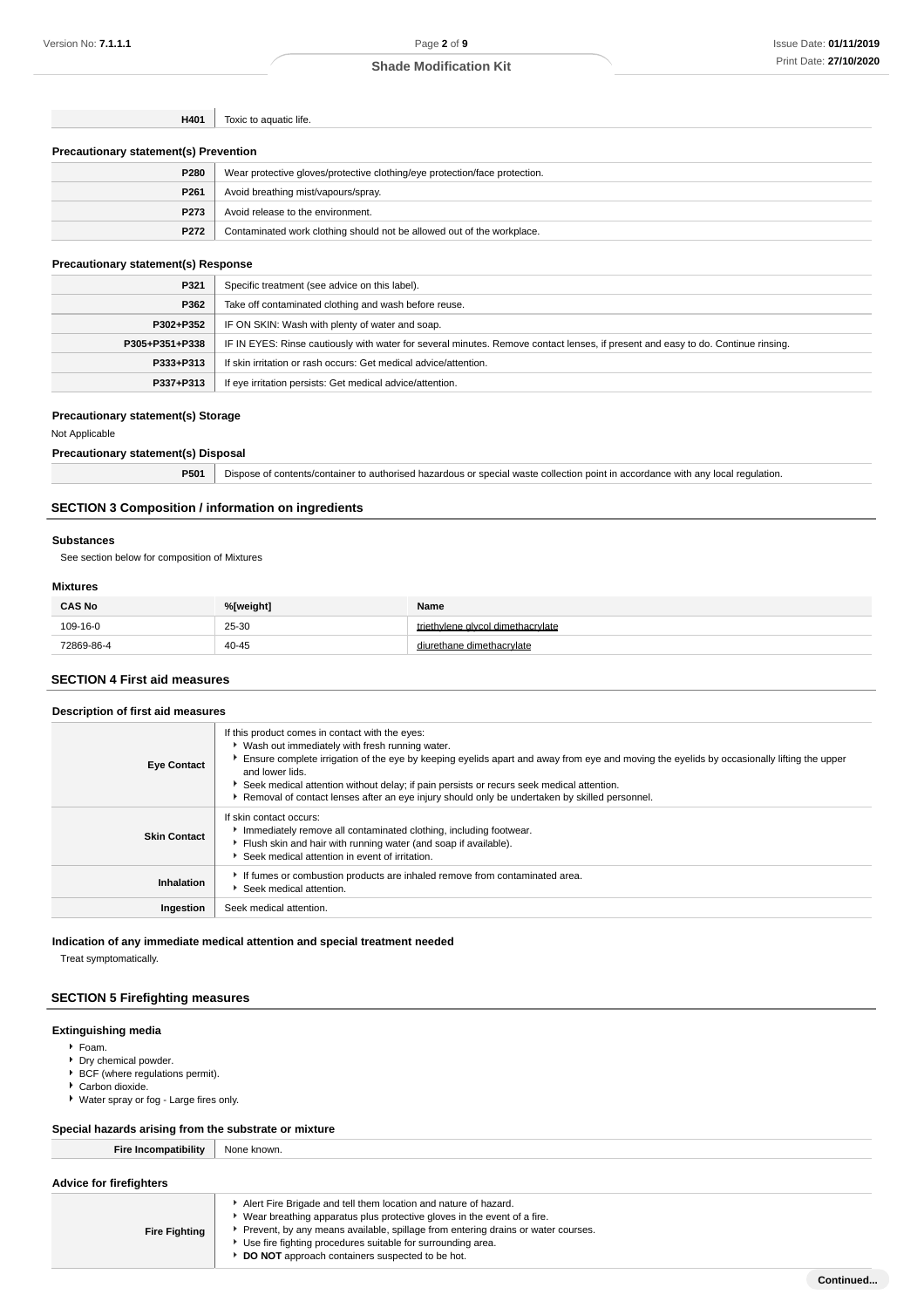|                              | • Cool fire exposed containers with water spray from a protected location.<br>If safe to do so, remove containers from path of fire.<br>Equipment should be thoroughly decontaminated after use.                                                                                                                                                                                                                         |
|------------------------------|--------------------------------------------------------------------------------------------------------------------------------------------------------------------------------------------------------------------------------------------------------------------------------------------------------------------------------------------------------------------------------------------------------------------------|
| <b>Fire/Explosion Hazard</b> | $\triangleright$ Combustible.<br>Slight fire hazard when exposed to heat or flame.<br>Heating may cause expansion or decomposition leading to violent rupture of containers.<br>• On combustion, may emit toxic fumes of carbon monoxide (CO).<br>May emit acrid smoke.<br>Mists containing combustible materials may be explosive.<br>Combustion products include:<br>carbon dioxide (CO2)<br>May emit corrosive fumes. |
| <b>HAZCHEM</b>               | Not Applicable                                                                                                                                                                                                                                                                                                                                                                                                           |

## **SECTION 6 Accidental release measures**

**Personal precautions, protective equipment and emergency procedures**

See section 8

### **Environmental precautions**

See section 12

### **Methods and material for containment and cleaning up**

| <b>Minor Spills</b> | Clean up all spills immediately.<br>Avoid contact with skin and eyes.<br>▶ Wear impervious gloves and safety goggles.<br>Trowel up/scrape up.<br>Place spilled material in clean, dry, sealed container.<br>Flush spill area with water.                                                                                                                                                                                                                                                                                                                                                                                                                                                                                                                                                                                               |
|---------------------|----------------------------------------------------------------------------------------------------------------------------------------------------------------------------------------------------------------------------------------------------------------------------------------------------------------------------------------------------------------------------------------------------------------------------------------------------------------------------------------------------------------------------------------------------------------------------------------------------------------------------------------------------------------------------------------------------------------------------------------------------------------------------------------------------------------------------------------|
| <b>Major Spills</b> | Moderate hazard.<br>Clear area of personnel and move upwind.<br>Alert Fire Brigade and tell them location and nature of hazard.<br>▶ Wear breathing apparatus plus protective gloves.<br>▶ Prevent, by any means available, spillage from entering drains or water course.<br>Stop leak if safe to do so.<br>Contain spill with sand, earth or vermiculite.<br>Collect recoverable product into labelled containers for recycling.<br>Neutralise/decontaminate residue (see Section 13 for specific agent).<br>Collect solid residues and seal in labelled drums for disposal.<br>▶ Wash area and prevent runoff into drains.<br>After clean up operations, decontaminate and launder all protective clothing and equipment before storing and re-using.<br>If contamination of drains or waterways occurs, advise emergency services. |

Personal Protective Equipment advice is contained in Section 8 of the SDS.

## **SECTION 7 Handling and storage**

| Precautions for safe handling |                                                                                                                                                                                                                                                                                                                                                                                                                                                                                                                                                                                                                                                                                                                                                                                                            |  |  |  |
|-------------------------------|------------------------------------------------------------------------------------------------------------------------------------------------------------------------------------------------------------------------------------------------------------------------------------------------------------------------------------------------------------------------------------------------------------------------------------------------------------------------------------------------------------------------------------------------------------------------------------------------------------------------------------------------------------------------------------------------------------------------------------------------------------------------------------------------------------|--|--|--|
| Safe handling                 | Avoid all personal contact, including inhalation.<br>▶ Wear protective clothing when risk of exposure occurs.<br>▶ Use in a well-ventilated area.<br>Avoid contact with moisture.<br>Avoid contact with incompatible materials.<br>V When handling, DO NOT eat, drink or smoke.<br>Keep containers securely sealed when not in use.<br>Avoid physical damage to containers.<br>Always wash hands with soap and water after handling.<br>▶ Work clothes should be laundered separately. Launder contaminated clothing before re-use.<br>Use good occupational work practice.<br>• Observe manufacturer's storage and handling recommendations contained within this SDS.<br>Atmosphere should be regularly checked against established exposure standards to ensure safe working conditions are maintained. |  |  |  |
| Other information             | Store between 10 and 25 deg. C.<br>Do not store in direct sunlight.<br>Store in a dry and well ventilated-area, away from heat and sunlight.<br>Store away from sources of heat or ignition / naked lights.                                                                                                                                                                                                                                                                                                                                                                                                                                                                                                                                                                                                |  |  |  |

## **Conditions for safe storage, including any incompatibilities**

| Suitable container      | <b>DO NOT</b> repack. Use containers supplied by manufacturer only.                                            |
|-------------------------|----------------------------------------------------------------------------------------------------------------|
| Storage incompatibility | Avoid storage with reducing agents.<br>Avoid strong acids, acid chlorides, acid anhydrides and chloroformates. |

## **SECTION 8 Exposure controls / personal protection**

### **Control parameters**

**Occupational Exposure Limits (OEL)**

**INGREDIENT DATA**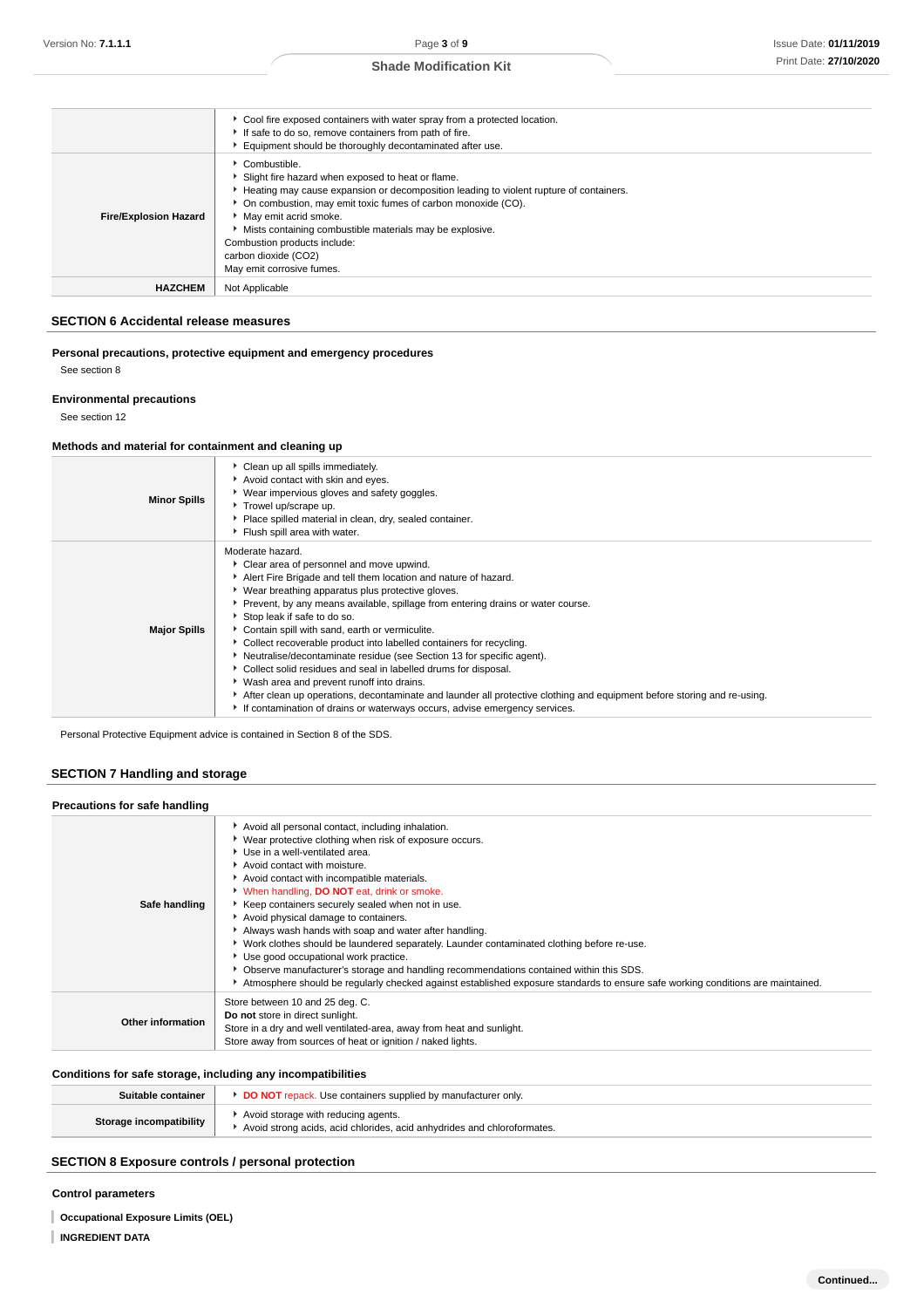### Not Available

|  |  | <b>Emergency Limits</b> |  |
|--|--|-------------------------|--|
|  |  |                         |  |

| <b>Shade Modification Kit</b> | Print Date: 27/10/ |
|-------------------------------|--------------------|
|                               |                    |

| Ingredient                                                | <b>Material name</b>                                                |               | TEEL-1             | TEEL-2      | TEEL-3                 |
|-----------------------------------------------------------|---------------------------------------------------------------------|---------------|--------------------|-------------|------------------------|
| triethylene glycol dimethacrylate                         | Methacrylic acid, diester with triethylene glycol; (Polyester TGM3) |               | $33 \text{ mg/m}$  | 360 mg/m3   | $2,100 \text{ mg/m}$ 3 |
| diurethane dimethacrylate                                 | Diurethane dimethacrylate                                           |               | $120 \text{ mg/m}$ | 1,300 mg/m3 | 7,900 mg/m3            |
| <b>Revised IDLH</b><br><b>Original IDLH</b><br>Ingredient |                                                                     |               |                    |             |                        |
| triethylene glycol dimethacrylate                         | Not Available                                                       | Not Available |                    |             |                        |
| diurethane dimethacrylate                                 | Not Available                                                       | Not Available |                    |             |                        |

### **Occupational Exposure Banding**

| Ingredient                        | <b>Occupational Exposure Band Rating</b>                                                                                                                                                                                                                                                                                                                                 | <b>Occupational Exposure Band Limit</b> |  |
|-----------------------------------|--------------------------------------------------------------------------------------------------------------------------------------------------------------------------------------------------------------------------------------------------------------------------------------------------------------------------------------------------------------------------|-----------------------------------------|--|
| triethylene glycol dimethacrylate | E.                                                                                                                                                                                                                                                                                                                                                                       | $\leq 0.1$ ppm                          |  |
| diurethane dimethacrylate         |                                                                                                                                                                                                                                                                                                                                                                          | $\leq 0.1$ ppm                          |  |
| Notes:                            | Occupational exposure banding is a process of assigning chemicals into specific categories or bands based on a chemical's potency and the<br>adverse health outcomes associated with exposure. The output of this process is an occupational exposure band (OEB), which corresponds to a<br>range of exposure concentrations that are expected to protect worker health. |                                         |  |

### **MATERIAL DATA**

### **Exposure controls**

**Appropriate engineering controls** Engineering controls are used to remove a hazard or place a barrier between the worker and the hazard. Well-designed engineering controls can be highly effective in protecting workers and will typically be independent of worker interactions to provide this high level of protection. The basic types of engineering controls are: Process controls which involve changing the way a job activity or process is done to reduce the risk. Enclosure and/or isolation of emission source which keeps a selected hazard "physically" away from the worker and ventilation that strategically "adds" and "removes" air in the work environment. Ventilation can remove or dilute an air contaminant if designed properly. The design of a ventilation system must match the particular process and chemical or contaminant in use. Employers may need to use multiple types of controls to prevent employee overexposure. General exhaust is adequate under normal operating conditions. If risk of overexposure exists, wear SAA approved respirator. Correct fit is essential to obtain adequate protection. Provide adequate ventilation in warehouse or closed storage areas. Air contaminants generated in the workplace possess varying "escape" velocities which, in turn, determine the "capture velocities" of fresh circulating air required to effectively remove the contaminant. Type of Contaminant: Air Speed: Air Speed: Air Speed: Air Speed: Air Speed: Air Speed: Air Speed: Air Speed: Air Speed: Air Speed: Air Speed: Air Speed: Air Speed: Air Speed: Air Speed: Air Speed: Air Speed: Air Speed: Air solvent, vapours, degreasing etc., evaporating from tank (in still air) 0.25-0.5 m/s (50-100 f/min) aerosols, fumes from pouring operations, intermittent container filling, low speed conveyer transfers, welding, spray drift, plating acid fumes, pickling (released at low velocity into zone of active generation) 0.5-1 m/s (100-200 f/min.) direct spray, spray painting in shallow booths, drum filling, conveyer loading, crusher dusts, gas discharge (active generation into zone of rapid air motion) 1-2.5 m/s (200-500 f/min) grinding, abrasive blasting, tumbling, high speed wheel generated dusts (released at high initial velocity into zone of very high rapid air motion). 2.5-10 m/s (500-2000 f/min.) Within each range the appropriate value depends on: Lower end of the range Upper end of the range 1: Room air currents minimal or favourable to capture 1: Disturbing room air currents 2: Contaminants of low toxicity or of nuisance value only 2: Contaminants of high toxicity 3: Intermittent, low production.  $\overline{3}$ : High production, heavy use 4: Large hood or large air mass in motion 4: Small hood - local control only Simple theory shows that air velocity falls rapidly with distance away from the opening of a simple extraction pipe. Velocity generally decreases with the square of distance from the extraction point (in simple cases). Therefore the air speed at the extraction point should be adjusted, accordingly, after reference to distance from the contaminating source. The air velocity at the extraction fan, for example, should be a minimum of 1-2 m/s (200-400 f/min.) for extraction of solvents generated in a tank 2 meters distant from the extraction point. Other mechanical considerations, producing performance deficits within the extraction apparatus, make it essential that theoretical air velocities are multiplied by factors of 10 or more when extraction systems are installed or used. **Personal protection Eye and face protection** Safety glasses with side shields. Chemical goggles. Contact lenses may pose a special hazard; soft contact lenses may absorb and concentrate irritants. A written policy document, describing the wearing of lenses or restrictions on use, should be created for each workplace or task. This should include a review of lens absorption and adsorption for the class of chemicals in use and an account of injury experience. Medical and first-aid personnel should be trained in their removal and suitable equipment should be readily available. In the event of chemical exposure, begin eye irrigation immediately and remove contact lens as soon as practicable. Lens should be removed at the first signs of eye redness or irritation - lens should be removed in a clean environment only after workers have washed hands thoroughly. [CDC NIOSH Current Intelligence Bulletin 59], [AS/NZS 1336 or national equivalent] **Skin protection** See Hand protection below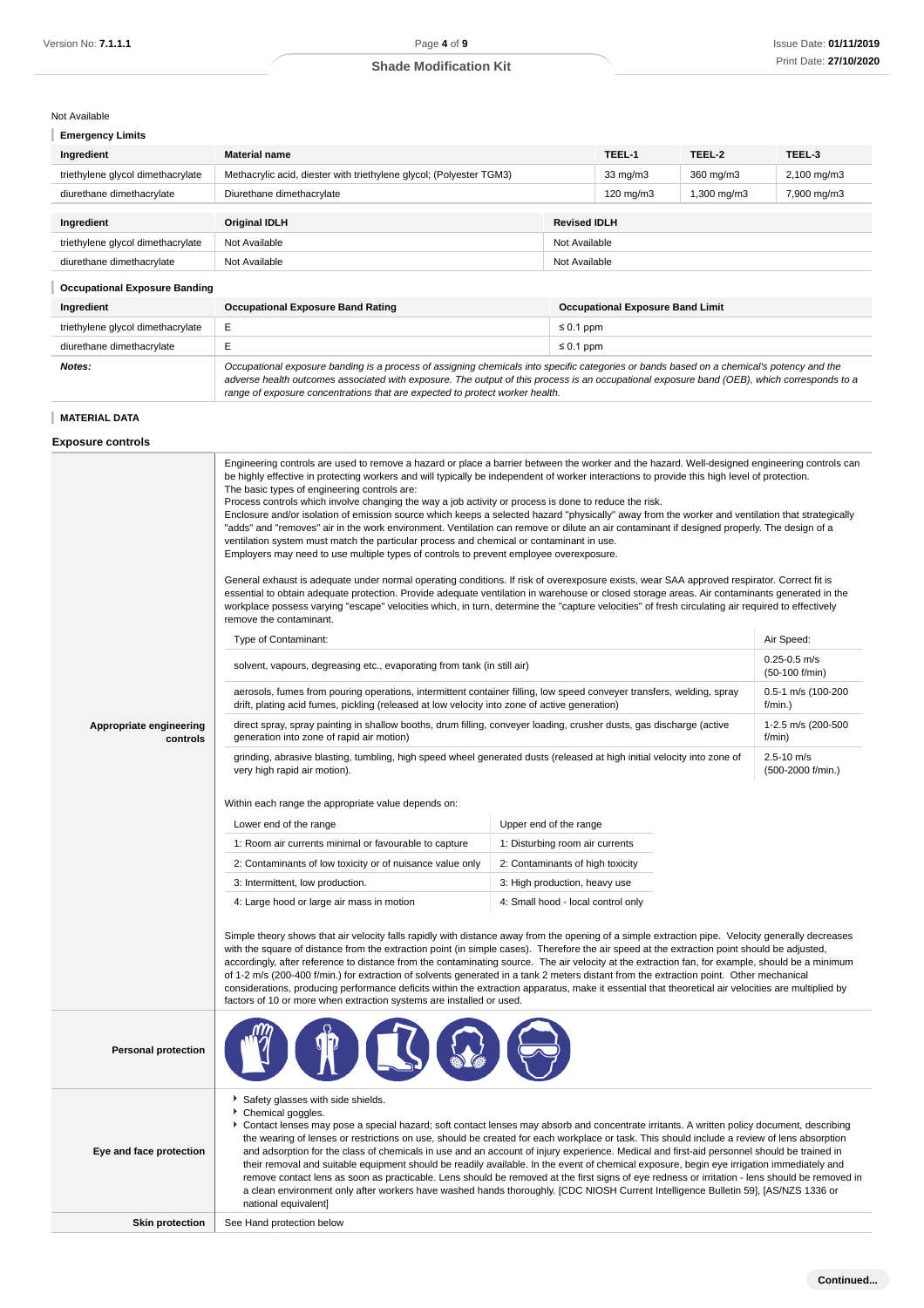| Hands/feet protection  | Wear chemical protective gloves, e.g. PVC.<br>▶ Wear safety footwear or safety gumboots, e.g. Rubber<br><b>Rubber Gloves</b> |
|------------------------|------------------------------------------------------------------------------------------------------------------------------|
| <b>Body protection</b> | See Other protection below                                                                                                   |
| Other protection       | • Overalls.<br>P.V.C apron.<br>Barrier cream.<br>Skin cleansing cream.<br>Eye wash unit.                                     |

### **Respiratory protection**

Type A Filter of sufficient capacity. (AS/NZS 1716 & 1715, EN 143:2000 & 149:2001, ANSI Z88 or national equivalent)

Selection of the Class and Type of respirator will depend upon the level of breathing zone contaminant and the chemical nature of the contaminant. Protection Factors (defined as the ratio of contaminant outside and inside the mask) may also be important.

| Required minimum protection factor | Maximum gas/vapour concentration present in air p.p.m. (by volume) | <b>Half-face Respirator</b> | <b>Full-Face Respirator</b> |
|------------------------------------|--------------------------------------------------------------------|-----------------------------|-----------------------------|
| up to 10                           | 1000                                                               | A-AUS / Class1              |                             |
| up to 50                           | 1000                                                               |                             | A-AUS / Class 1             |
| up to 50                           | 5000                                                               | Airline                     | -                           |
| up to 100                          | 5000                                                               |                             | $A-2$                       |
| up to 100                          | 10000                                                              |                             | $A-3$                       |
| $100+$                             |                                                                    |                             | Airline**                   |

\* - Continuous Flow \*\* - Continuous-flow or positive pressure demand

A(All classes) = Organic vapours, B AUS or B1 = Acid gasses, B2 = Acid gas or hydrogen cyanide(HCN), B3 = Acid gas or hydrogen cyanide(HCN), E = Sulfur dioxide(SO2), G = Agricultural chemicals, K = Ammonia(NH3), Hg = Mercury, NO = Oxides of nitrogen, MB = Methyl bromide, AX = Low boiling point organic compounds(below 65 degC)

### **SECTION 9 Physical and chemical properties**

### **Information on basic physical and chemical properties**

| Appearance                                      | Coloured semi-translucent, opaque viscous liquid with ester like odour, does not mix with water. |                                            |                |
|-------------------------------------------------|--------------------------------------------------------------------------------------------------|--------------------------------------------|----------------|
|                                                 |                                                                                                  |                                            |                |
| <b>Physical state</b>                           | Liquid                                                                                           | Relative density (Water = 1)               | $1.1 - 1.2$    |
| Odour                                           | Not Available                                                                                    | Partition coefficient n-octanol<br>/ water | Not Available  |
| <b>Odour threshold</b>                          | Not Available                                                                                    | Auto-ignition temperature (°C)             | Not Available  |
| pH (as supplied)                                | Not Available                                                                                    | <b>Decomposition temperature</b>           | Not Available  |
| Melting point / freezing point<br>(°C)          | Not Available                                                                                    | Viscosity (cSt)                            | Not Available  |
| Initial boiling point and boiling<br>range (°C) | Gel before boiling                                                                               | Molecular weight (g/mol)                   | Not Applicable |
| Flash point (°C)                                | Not Available                                                                                    | <b>Taste</b>                               | Not Available  |
| <b>Evaporation rate</b>                         | Not Available                                                                                    | <b>Explosive properties</b>                | Not Available  |
| <b>Flammability</b>                             | Not Available                                                                                    | <b>Oxidising properties</b>                | Not Available  |
| Upper Explosive Limit (%)                       | Not Available                                                                                    | Surface Tension (dyn/cm or<br>$mN/m$ )     | Not Available  |
| Lower Explosive Limit (%)                       | Not Available                                                                                    | <b>Volatile Component (%vol)</b>           | Not Available  |
| Vapour pressure (kPa)                           | Not Available                                                                                    | Gas group                                  | Not Available  |
| Solubility in water                             | Immiscible                                                                                       | pH as a solution (1%)                      | Not Available  |
| Vapour density (Air = 1)                        | Not Available                                                                                    | VOC g/L                                    | Not Available  |

### **SECTION 10 Stability and reactivity**

| Reactivity                                 | See section 7                                                                                                                    |
|--------------------------------------------|----------------------------------------------------------------------------------------------------------------------------------|
| <b>Chemical stability</b>                  | Unstable in the presence of incompatible materials.<br>Product is considered stable.<br>Hazardous polymerisation will not occur. |
| Possibility of hazardous<br>reactions      | See section 7                                                                                                                    |
| <b>Conditions to avoid</b>                 | See section 7                                                                                                                    |
| Incompatible materials                     | See section 7                                                                                                                    |
| <b>Hazardous decomposition</b><br>products | See section 5                                                                                                                    |

### **SECTION 11 Toxicological information**

| Information on toxicological effects |                                                                                                                                |
|--------------------------------------|--------------------------------------------------------------------------------------------------------------------------------|
|                                      | The material is not thought to produce either adverse health effects or irritation of the respiratory tract following inhalati |

The material is not thought to produce either adverse health effects or irritation of the respiratory tract following inhalation (as classified by EC<br>Directives using animal models). Nevertheless, adverse systemic effects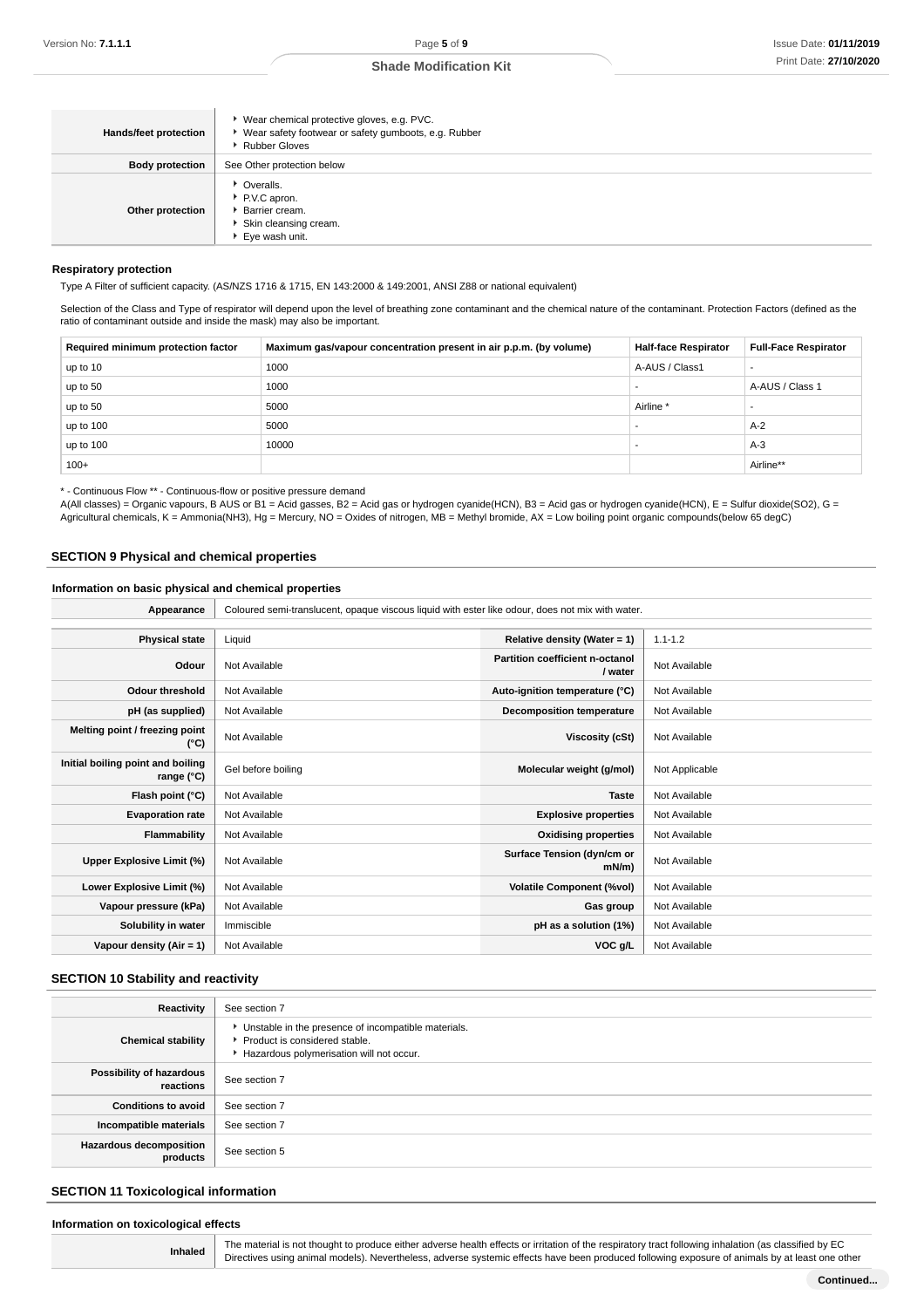Ī

### **Shade Modification Kit**

|                                      | route and good hygiene practice requires that exposure be kept to a minimum and that suitable control measures be used in an occupational<br>setting.                                                                                                                                                                                                                                                                                                                                                                                                                                                                                                                                                                                                                                                                                                                                                 |                                                                                                                                        |  |
|--------------------------------------|-------------------------------------------------------------------------------------------------------------------------------------------------------------------------------------------------------------------------------------------------------------------------------------------------------------------------------------------------------------------------------------------------------------------------------------------------------------------------------------------------------------------------------------------------------------------------------------------------------------------------------------------------------------------------------------------------------------------------------------------------------------------------------------------------------------------------------------------------------------------------------------------------------|----------------------------------------------------------------------------------------------------------------------------------------|--|
| Ingestion                            | Accidental ingestion of the material may be damaging to the health of the individual.                                                                                                                                                                                                                                                                                                                                                                                                                                                                                                                                                                                                                                                                                                                                                                                                                 |                                                                                                                                        |  |
| <b>Skin Contact</b>                  | Limited evidence exists, or practical experience predicts, that the material either produces inflammation of the skin in a substantial number of<br>individuals following direct contact, and/or produces significant inflammation when applied to the healthy intact skin of animals, for up to four<br>hours, such inflammation being present twenty-four hours or more after the end of the exposure period. Skin irritation may also be present after<br>prolonged or repeated exposure; this may result in a form of contact dermatitis (nonallergic). The dermatitis is often characterised by skin<br>redness (erythema) and swelling (oedema) which may progress to blistering (vesiculation), scaling and thickening of the epidermis. At the<br>microscopic level there may be intercellular oedema of the spongy layer of the skin (spongiosis) and intracellular oedema of the epidermis. |                                                                                                                                        |  |
| Eye                                  | Limited evidence exists, or practical experience suggests, that the material may cause eye irritation in a substantial number of individuals and/or<br>is expected to produce significant ocular lesions which are present twenty-four hours or more after instillation into the eye(s) of experimental<br>animals. Repeated or prolonged eye contact may cause inflammation characterised by temporary redness (similar to windburn) of the conjunctiva<br>(conjunctivitis); temporary impairment of vision and/or other transient eye damage/ulceration may occur.                                                                                                                                                                                                                                                                                                                                  |                                                                                                                                        |  |
| <b>Chronic</b>                       | Practical experience shows that skin contact with the material is capable either of inducing a sensitisation reaction in a substantial number of<br>individuals, and/or of producing a positive response in experimental animals.                                                                                                                                                                                                                                                                                                                                                                                                                                                                                                                                                                                                                                                                     |                                                                                                                                        |  |
|                                      | <b>TOXICITY</b>                                                                                                                                                                                                                                                                                                                                                                                                                                                                                                                                                                                                                                                                                                                                                                                                                                                                                       | <b>IRRITATION</b>                                                                                                                      |  |
| <b>Shade Modification Kit</b>        | Not Available                                                                                                                                                                                                                                                                                                                                                                                                                                                                                                                                                                                                                                                                                                                                                                                                                                                                                         | Not Available                                                                                                                          |  |
|                                      | <b>TOXICITY</b>                                                                                                                                                                                                                                                                                                                                                                                                                                                                                                                                                                                                                                                                                                                                                                                                                                                                                       | <b>IRRITATION</b>                                                                                                                      |  |
| triethylene glycol<br>dimethacrylate | Oral (mouse) LD50: 10750 mg/kg <sup>[2]</sup>                                                                                                                                                                                                                                                                                                                                                                                                                                                                                                                                                                                                                                                                                                                                                                                                                                                         | Eye: no adverse effect observed (not irritating)[1]                                                                                    |  |
|                                      | Oral (rat) LD50: 10837 mg/kg <sup>[2]</sup>                                                                                                                                                                                                                                                                                                                                                                                                                                                                                                                                                                                                                                                                                                                                                                                                                                                           | Skin: no adverse effect observed (not irritating)[1]                                                                                   |  |
|                                      | <b>TOXICITY</b>                                                                                                                                                                                                                                                                                                                                                                                                                                                                                                                                                                                                                                                                                                                                                                                                                                                                                       | <b>IRRITATION</b>                                                                                                                      |  |
| diurethane dimethacrylate            | Not Available                                                                                                                                                                                                                                                                                                                                                                                                                                                                                                                                                                                                                                                                                                                                                                                                                                                                                         | Eye: no adverse effect observed (not irritating)[1]                                                                                    |  |
|                                      |                                                                                                                                                                                                                                                                                                                                                                                                                                                                                                                                                                                                                                                                                                                                                                                                                                                                                                       | Skin: no adverse effect observed (not irritating)[1]                                                                                   |  |
| Legend:                              | specified data extracted from RTECS - Register of Toxic Effect of chemical Substances                                                                                                                                                                                                                                                                                                                                                                                                                                                                                                                                                                                                                                                                                                                                                                                                                 | 1. Value obtained from Europe ECHA Registered Substances - Acute toxicity 2.* Value obtained from manufacturer's SDS. Unless otherwise |  |

| <b>DIURETHANE</b><br><b>DIMETHACRYLATE</b> | * Possible carcinogen; possible sensitizer; possible irreversible effects * Polysciences MSDS The skin sensitising potential of the test substance<br>was investigated in a Local Lymph Node Assay (LLNA) in mice according to OECD Guideline 429 and in compliance with GLP (Vogel, 2009).<br>The highest technically achievable test substance concentration was 50% (w/w) in dimethylformamide. To determine the highest non-irritant test<br>concentration, a pre-test was performed in two animals. Two mice were treated with concentrations of 25 and 50% each on three consecutive<br>days. No signs of irritation or systemic toxicity were observed at the tested concentrations. In the main study, four female CBA/CaOlaHsd mice<br>per test group were treated with the test substance at concentrations of 10, 25 and 50% (w/w) in dimethylformamide or with vehicle alone for<br>three consecutive days by open application on the ears (25 µL/ear). Three days after the last exposure, all animals were injected with 3H-methyl<br>thymidine and approximately after five hours the draining (auricular) lymph nodes were excised and pooled for each test group. After precipitating<br>the DNA of the lymph node cells, radioactivity measurements were performed. Treatment with test substance concentrations of 10, 25 and 50%<br>(w/w) in dimethylformamide resulted in DPM values per lymph node of 1266.3, 1363.5 and 3562.1, respectively. The SI values calculated for the<br>substance concentrations 10, 25 and 50% were 1.58, 1.70 and 4.44, respectively. The EC3 value was calculated to be 36.9%. Based on the<br>results, the test substance was regarded as a skin sensitizer under the conditions of the test. Repeat Dose Toxicity: NOAEL = 100 mg/kg bw/day<br>for males NOAEL = 300 mg/kg bw/day for females The lowest observed adverse effect level (LOAEL) in male animals is 300 mg/kg bw/day.<br>According to Annex I of Regulation (EC) No 1272/2008 classification as STOT RE Category 2 is applicable, when significant toxic effects<br>observed in a 90-day repeated-dose study conducted in experimental animals are seen to occur within the guidance value ranges of 10 < $C =$<br>100 mg/kg bw/day. These guidance values can be used as a basis to extrapolate equivalent guidance values for toxicity studies of greater or<br>lesser duration, using dose/exposure time extrapolation similar to Habers rule for inhalation, which states essentially that the effective dose is<br>directly proportional to the exposure concentration and the duration of exposure. The assessment shall be done on a case-by- case basis; for a<br>28-day study the guidance value is increased by a factor of three. The available repeated dose toxicity study was conducted in combination with<br>the reproductive/developmental toxicity screening test. Male animals were exposed to the test substance for 56 days. Thus, the guidance value is<br>increased by a factor of 1.6 leading to a guidance value range of $16 < C = 160$ mg/kg bw/day for a classification as STOT RE Category 2. The<br>LOAEL of 300 mg/kg/bw/day in the present study is above the guidance value for a classification with regard to repeated exposure. Thus, the<br>available data on oral repeated dose toxicity do not meet the criteria for classification according to Regulation (EC) No 1272/2008, and is<br>therefore conclusive but not sufficient for classification. Genetic toxicity: The available data on genetic toxicity are not sufficient for classification<br>according to Regulation (EC) No 1272/2008. Gene mutation in bacteria A bacterial gene mutation assay with the test substance was performed<br>in accordance with OECD Guideline 471 and in compliance with GLP (Paulus, 2009). In two independent experiments, the Salmonella<br>typhimurium strains TA 97a, TA 98, TA 100, TA 102 and TA 1535 were exposed to the test substance dissolved in DMSO using either the<br>preincubation or the plate incorporation method. Test substance concentrations of 50, 150, 500, 1501 and 5004 µg/plate were selected for the<br>plate incorporation test with and without metabolic activation. In the second experiment, 312, 624, 1247, 2493 and 4986 µg/plate were selected<br>for the preincubation method with and without metabolic activation. No signs of cytotoxicity were observed up to and including the limit<br>concentration. Up to 5000 µq/plate, the test substance did not induce an increase in the mutation frequency of the tester strains in the presence<br>and absence of a metabolic activation system. The determined vehicle values for the spontaneous revertants of the controls and all positive<br>control values were within the range of historical data. Under the conditions of this experiment, the test substance did not show mutagenicity in<br>the selected S. typhimurium strains in the presence and absence of metabolic activation. In vitro cytogenicity An in vitro micronucleus assay was<br>performed with the test substance (Schweikl, 2001). In two independent experiments, Chinese hamster lung fibroblasts were exposed to the test<br>substance dissolved in DMSO at concentrations of 11.75, 23.5, 35.25 µg/mL for 24 h in the absence of metabolic activation. Cytotoxicity of the<br>test substance was observed and the TC50 value was assessed to be 24 µg/mL. At cytotoxic concentration levels of the test substance (= 24<br>µg/mL) the numbers of micronuclei were slightly increased in the absence of metabolic activation. Ethyl methanesulphonate was used as positive<br>control and produced a distinct increase in micronuclei frequency indicating that the test conditions were adequate. Under the conditions of this<br>experiment, the potential of the test substance to induce micronuclei is equivocal. In vitro mutagenicity in mammalian cells An in vitro HPRT<br>assay was performed with the test substance (Schweikl, 1998). In three replicate cultures Chinese hamster lung fibroblasts were exposed to the<br>test substance dissolved in DMSO at concentrations of 11.75, 23.5, 35.25 µg/mL for 24 h in the absence of metabolic activation. Cytotoxicity of<br>the test substance was observed at concentrations = 23.5 µg/mL. No mutagenic activity of UDMA was detected. Ethyl methanesulphonate was<br>used as positive control and produced a distinct increase in mutant frequency indicating that the test conditions were adequate. Thus, under the<br>conditions of this experiment, the test substance did not show mutagenicity in V79 cells without metabolic activation. Due to the positive result in<br>the in vitro micronucleus test without metabolic activation at cytotoxic concentrations a micronucleus test in vivo should be conducted to conclude<br>on genotoxic potential of the test substance. Reproductive toxicity: The available data on toxicity to reproduction do not meet the criteria for<br>classification according to Regulation (EC) 1272/2008, and are therefore conclusive but not sufficient for classification. reproductive toxicity:<br>NOAEL >= 1000 mg/kg bw/day for males and females of the parental generation systemic toxicity: NOAEL = 100 mg/kg bw/day for males and |
|--------------------------------------------|---------------------------------------------------------------------------------------------------------------------------------------------------------------------------------------------------------------------------------------------------------------------------------------------------------------------------------------------------------------------------------------------------------------------------------------------------------------------------------------------------------------------------------------------------------------------------------------------------------------------------------------------------------------------------------------------------------------------------------------------------------------------------------------------------------------------------------------------------------------------------------------------------------------------------------------------------------------------------------------------------------------------------------------------------------------------------------------------------------------------------------------------------------------------------------------------------------------------------------------------------------------------------------------------------------------------------------------------------------------------------------------------------------------------------------------------------------------------------------------------------------------------------------------------------------------------------------------------------------------------------------------------------------------------------------------------------------------------------------------------------------------------------------------------------------------------------------------------------------------------------------------------------------------------------------------------------------------------------------------------------------------------------------------------------------------------------------------------------------------------------------------------------------------------------------------------------------------------------------------------------------------------------------------------------------------------------------------------------------------------------------------------------------------------------------------------------------------------------------------------------------------------------------------------------------------------------------------------------------------------------------------------------------------------------------------------------------------------------------------------------------------------------------------------------------------------------------------------------------------------------------------------------------------------------------------------------------------------------------------------------------------------------------------------------------------------------------------------------------------------------------------------------------------------------------------------------------------------------------------------------------------------------------------------------------------------------------------------------------------------------------------------------------------------------------------------------------------------------------------------------------------------------------------------------------------------------------------------------------------------------------------------------------------------------------------------------------------------------------------------------------------------------------------------------------------------------------------------------------------------------------------------------------------------------------------------------------------------------------------------------------------------------------------------------------------------------------------------------------------------------------------------------------------------------------------------------------------------------------------------------------------------------------------------------------------------------------------------------------------------------------------------------------------------------------------------------------------------------------------------------------------------------------------------------------------------------------------------------------------------------------------------------------------------------------------------------------------------------------------------------------------------------------------------------------------------------------------------------------------------------------------------------------------------------------------------------------------------------------------------------------------------------------------------------------------------------------------------------------------------------------------------------------------------------------------------------------------------------------------------------------------------------------------------------------------------------------------------------------------------------------------------------------------------------------------------------------------------------------------------------------------------------------------------------------------------------------------------------------------------------------------------------------------------------------------------------------------------------------------------------------------------------------------------------------------------------------------------------------------------------------------------------------------------------------------------------------------------------------------------------------------------------------------------------------------------------------------------------------------------------------------------------------------------------------------------------------------------------------------------------------------------------------------------------------------------------------------------------------------------------------------------------------------------------------------------------------------------------------------------------------------------------------------------------------------------------------------------------------------------------------------------------------------------------------------------------------------------------------------------------------------------------------------------------------------------------------------------------------------------------------------------------------------------------------------------------------------------------------------------------------------------------------------------------------------------------------------------------------------------------------------------------------------------------------------------------------------------------------------------------------------------------------------------------------------------------------------------------------------------------------|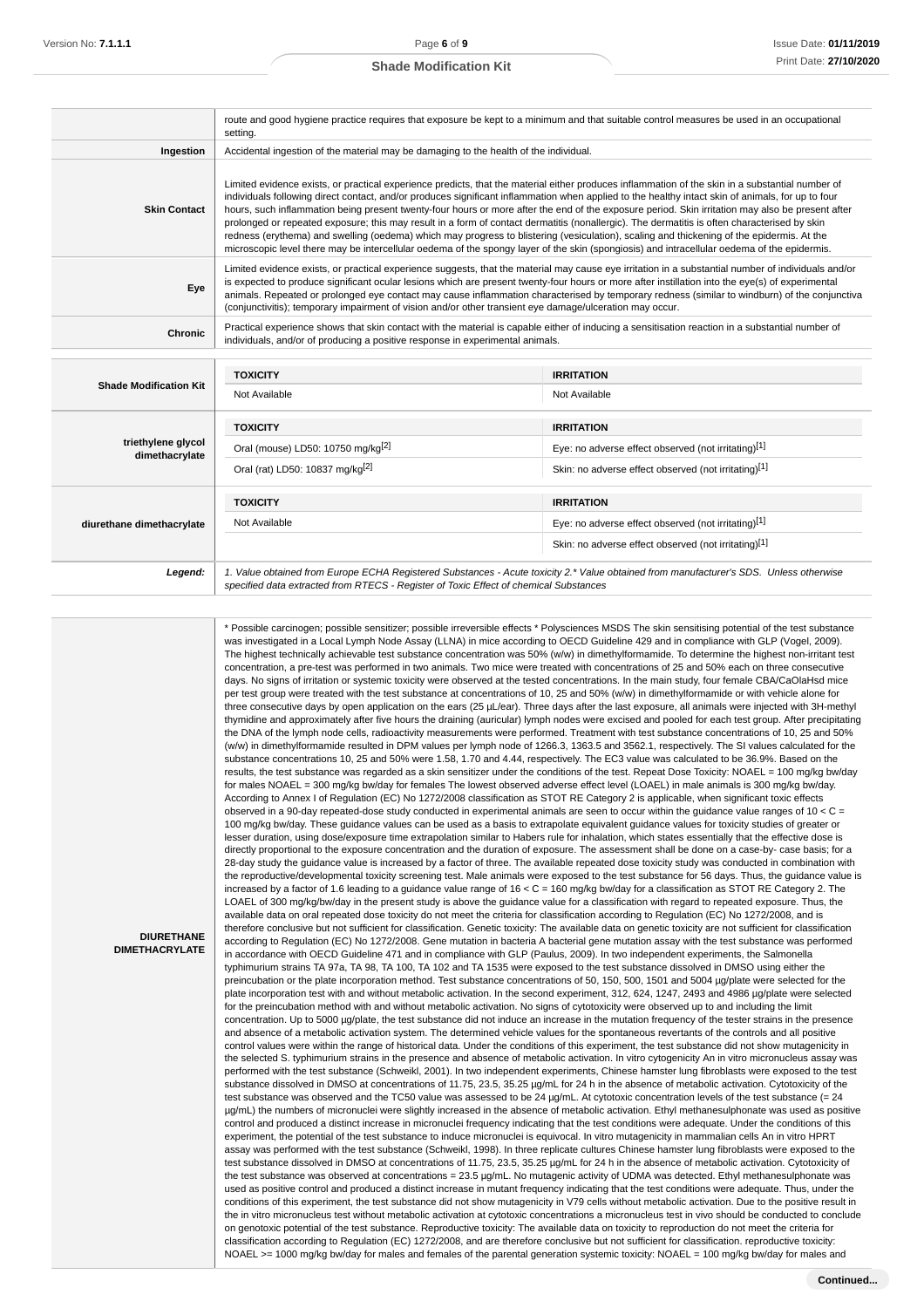|                                                                                                        | 300 mg/kg bw/day for females of the parental generation A reliable sub-acute study regarding reproductive/developmental toxicity is available for<br>the test substance. The potential reproductive or developmental toxicity of the test substance was assessed in a sub-acute combined repeated<br>dose toxicity study with the reproductive/developmental toxicity screening test in Hsd.Han: Wistar rats performed according to OECD Guideline<br>422 and in compliance with GLP. Three groups of 12 male and 12 female rats received the test substance in polyethylene glycol as vehicle at<br>doses of 100, 300 or 600 mg/kg bw/day orally via gavage at concentrations of 0, 25, 75 and 150 mg/mL corresponding to a 4 mL/kg bw dosing<br>volume. A control group of 12 animals/sex received the vehicle only. In addition, 5 animals/sex were added to the control and high dose group to<br>assess the reversibility of any effects observed at the high dose level (recovery group). All animals of the parental generation were dosed prior to<br>mating (14 days) and throughout mating. In addition, males received the test item or vehicle after mating up to the day before necropsy<br>(altogether for 56 days). Females were additionally exposed through the gestation period and up to lactation days 13 - 21, i.e. up to the day<br>before necropsy (altogether for 56, 57 or 64 days). Observations included mortality, clinical signs, body weight, food consumption, mating,<br>pregnancy and delivery process, lactation as well as development of offspring. The dams were allowed to litter, and rear their offspring up to day<br>13 post-partum. Litters were weighed and offspring were observed for possible abnormalities and were euthanized on post-natal day 13 or shortly<br>thereafter. Blood samples were collected for determination of serum levels of thyroid hormones (T4) from all pups per litter at termination on<br>post-natal day 13. No adverse effect on mortality, clinical signs, body weight or necropsy findings were detected in the offspring terminated as<br>scheduled. Thyroid homone levels (T4) in pups on post-natal day 13 were not affected. The anogenital distance (male and female) or nipple<br>retention (male) was not affected due to treatment with the test substance. For the parental animals pale livers and histopathological changes in<br>the liver (hepatic lipidosis) were observed at 300 mg/kg bw/day for males and 1000 mg/kg bw/day for females. Thus, under the conditions of this<br>study, the NOAEL of the test substance for systemic toxicity of the parental generation following oral administration via gavage for 56 days is 100<br>mg/kg bw/day in male Wistar rats. The corresponding NOAEL in female Wistar rats following oral administration via gavage for 56, 57 or 64 days<br>is 300 mg/kg bw/day. The corresponding NOAEL for the offspring is 1000 mg/kg bw/day. * REACh Dossier<br>UV (ultraviolet)/ EB (electron beam) acrylates are generally of low toxicity<br>UV/EB acrylates are divided into two groups; "stenomeric" and "eurymeric" acrylates.<br>The first group consists of well-defined acrylates which can be described by a simple idealised chemical; they are low molecular weight species<br>with a very narrow weight distribution profile.<br>The eurymeric acrylates cannot be described by an idealised structure and may differ fundamentally between various suppliers; they are of<br>relatively high molecular weigh and possess a wide weight distribution.<br>Stenomeric acrylates are usually more hazardous than the eurymeric substances. Stenomeric acrylates are also well defined which allows<br>comparison and exchange of toxicity data - this allows more accurate classification.<br>The stenomerics cannot be classified as a group; they exhibit substantial variation.<br>Based on the available oncogenicity data and without a better understanding of the carcinogenic mechanism the Health and Environmental<br>Review Division (HERD), Office of Toxic Substances (OTS), of the US EPA previously concluded that all chemicals that contain the acrylate or<br>methacrylate moiety (CH2=CHCOO or CH2=C(CH3)COO) should be considered to be a carcinogenic hazard unless shown otherwise by<br>adequate testing.<br>This position has now been revised and acrylates and methacrylates are no longer de facto carcinogens.<br>Where no "official" classification for acrylates and methacrylates exists, there has been cautious attempts to create classifications in the absence<br>of contrary evidence. For example<br>Monalkyl or monoarylesters of acrylic acids should be classified as R36/37/38 and R51/53<br>Monoalkyl or monoaryl esters of methacrylic acid should be classified as R36/37/38 |                                 |   |
|--------------------------------------------------------------------------------------------------------|-------------------------------------------------------------------------------------------------------------------------------------------------------------------------------------------------------------------------------------------------------------------------------------------------------------------------------------------------------------------------------------------------------------------------------------------------------------------------------------------------------------------------------------------------------------------------------------------------------------------------------------------------------------------------------------------------------------------------------------------------------------------------------------------------------------------------------------------------------------------------------------------------------------------------------------------------------------------------------------------------------------------------------------------------------------------------------------------------------------------------------------------------------------------------------------------------------------------------------------------------------------------------------------------------------------------------------------------------------------------------------------------------------------------------------------------------------------------------------------------------------------------------------------------------------------------------------------------------------------------------------------------------------------------------------------------------------------------------------------------------------------------------------------------------------------------------------------------------------------------------------------------------------------------------------------------------------------------------------------------------------------------------------------------------------------------------------------------------------------------------------------------------------------------------------------------------------------------------------------------------------------------------------------------------------------------------------------------------------------------------------------------------------------------------------------------------------------------------------------------------------------------------------------------------------------------------------------------------------------------------------------------------------------------------------------------------------------------------------------------------------------------------------------------------------------------------------------------------------------------------------------------------------------------------------------------------------------------------------------------------------------------------------------------------------------------------------------------------------------------------------------------------------------------------------------------------------------------------------------------------------------------------------------------------------------------------------------------------------------------------------------------------------------------------------------------------------------------------------------------------------------------------------------------------------------------------------------------------------------------------------------------------------------------------------------------------------------------------------------------------------------------------------------------------------------------------------------------------------------------------------------------------------------------------------------------------------------------------------------------------------------------------------------------------------------------------------------------------------------------------------------------------------------------------------------------------------------------------------------------------------------------------------------------------------------------------------------------------------------------------------------------------------------------------------------------------------------------------------------------------------------------------------------------------------------------------------------------------------------------------------------------------------------------------------------------------------------------------------------------------------------------------------------------------------------------------------------------------------------------|---------------------------------|---|
| <b>TRIETHYLENE GLYCOL</b><br><b>DIMETHACRYLATE &amp;</b><br><b>DIURETHANE</b><br><b>DIMETHACRYLATE</b> | The following information refers to contact allergens as a group and may not be specific to this product.<br>Contact allergies quickly manifest themselves as contact eczema, more rarely as urticaria or Quincke's oedema. The pathogenesis of contact<br>eczema involves a cell-mediated (T lymphocytes) immune reaction of the delayed type. Other allergic skin reactions, e.g. contact urticaria,<br>involve antibody-mediated immune reactions. The significance of the contact allergen is not simply determined by its sensitisation potential: the<br>distribution of the substance and the opportunities for contact with it are equally important. A weakly sensitising substance which is widely<br>distributed can be a more important allergen than one with stronger sensitising potential with which few individuals come into contact. From a<br>clinical point of view, substances are noteworthy if they produce an allergic test reaction in more than 1% of the persons tested.<br>Asthma-like symptoms may continue for months or even years after exposure to the material ceases. This may be due to a non-allergenic<br>condition known as reactive airways dysfunction syndrome (RADS) which can occur following exposure to high levels of highly irritating<br>compound. Key criteria for the diagnosis of RADS include the absence of preceding respiratory disease, in a non-atopic individual, with abrupt<br>onset of persistent asthma-like symptoms within minutes to hours of a documented exposure to the irritant. A reversible airflow pattern, on<br>spirometry, with the presence of moderate to severe bronchial hyperreactivity on methacholine challenge testing and the lack of minimal<br>lymphocytic inflammation, without eosinophilia, have also been included in the criteria for diagnosis of RADS. RADS (or asthma) following an<br>irritating inhalation is an infrequent disorder with rates related to the concentration of and duration of exposure to the irritating substance.<br>Industrial bronchitis, on the other hand, is a disorder that occurs as result of exposure due to high concentrations of irritating substance (often<br>particulate in nature) and is completely reversible after exposure ceases. The disorder is characterised by dyspnea, cough and mucus<br>production.                                                                                                                                                                                                                                                                                                                                                                                                                                                                                                                                                                                                                                                                                                                                                                                                                                                                                                                                                                                                                                                                                                                                                                                                                                                                                                                                                                                                                                                                                                                                                                                                                                                                                                                                                                                                                                                                                                                                                                                                                                                                                                                                                                                                                                                                                                                                                                                                                                                                                                             |                                 |   |
| <b>DIURETHANE</b><br><b>DIMETHACRYLATE</b>                                                             | Combined repeated dose toxicity study with the reproduction/developmental toxicity screening test, oral (OECD 422), rat:                                                                                                                                                                                                                                                                                                                                                                                                                                                                                                                                                                                                                                                                                                                                                                                                                                                                                                                                                                                                                                                                                                                                                                                                                                                                                                                                                                                                                                                                                                                                                                                                                                                                                                                                                                                                                                                                                                                                                                                                                                                                                                                                                                                                                                                                                                                                                                                                                                                                                                                                                                                                                                                                                                                                                                                                                                                                                                                                                                                                                                                                                                                                                                                                                                                                                                                                                                                                                                                                                                                                                                                                                                                                                                                                                                                                                                                                                                                                                                                                                                                                                                                                                                                                                                                                                                                                                                                                                                                                                                                                                                                                                                                                                                                                          |                                 |   |
| <b>Acute Toxicity</b>                                                                                  | ×                                                                                                                                                                                                                                                                                                                                                                                                                                                                                                                                                                                                                                                                                                                                                                                                                                                                                                                                                                                                                                                                                                                                                                                                                                                                                                                                                                                                                                                                                                                                                                                                                                                                                                                                                                                                                                                                                                                                                                                                                                                                                                                                                                                                                                                                                                                                                                                                                                                                                                                                                                                                                                                                                                                                                                                                                                                                                                                                                                                                                                                                                                                                                                                                                                                                                                                                                                                                                                                                                                                                                                                                                                                                                                                                                                                                                                                                                                                                                                                                                                                                                                                                                                                                                                                                                                                                                                                                                                                                                                                                                                                                                                                                                                                                                                                                                                                                 | Carcinogenicity                 | × |
| <b>Skin Irritation/Corrosion</b>                                                                       | ✔                                                                                                                                                                                                                                                                                                                                                                                                                                                                                                                                                                                                                                                                                                                                                                                                                                                                                                                                                                                                                                                                                                                                                                                                                                                                                                                                                                                                                                                                                                                                                                                                                                                                                                                                                                                                                                                                                                                                                                                                                                                                                                                                                                                                                                                                                                                                                                                                                                                                                                                                                                                                                                                                                                                                                                                                                                                                                                                                                                                                                                                                                                                                                                                                                                                                                                                                                                                                                                                                                                                                                                                                                                                                                                                                                                                                                                                                                                                                                                                                                                                                                                                                                                                                                                                                                                                                                                                                                                                                                                                                                                                                                                                                                                                                                                                                                                                                 | Reproductivity                  | × |
| <b>Serious Eye Damage/Irritation</b>                                                                   | ✔                                                                                                                                                                                                                                                                                                                                                                                                                                                                                                                                                                                                                                                                                                                                                                                                                                                                                                                                                                                                                                                                                                                                                                                                                                                                                                                                                                                                                                                                                                                                                                                                                                                                                                                                                                                                                                                                                                                                                                                                                                                                                                                                                                                                                                                                                                                                                                                                                                                                                                                                                                                                                                                                                                                                                                                                                                                                                                                                                                                                                                                                                                                                                                                                                                                                                                                                                                                                                                                                                                                                                                                                                                                                                                                                                                                                                                                                                                                                                                                                                                                                                                                                                                                                                                                                                                                                                                                                                                                                                                                                                                                                                                                                                                                                                                                                                                                                 | <b>STOT - Single Exposure</b>   | × |
| <b>Respiratory or Skin</b><br>sensitisation                                                            | ✔                                                                                                                                                                                                                                                                                                                                                                                                                                                                                                                                                                                                                                                                                                                                                                                                                                                                                                                                                                                                                                                                                                                                                                                                                                                                                                                                                                                                                                                                                                                                                                                                                                                                                                                                                                                                                                                                                                                                                                                                                                                                                                                                                                                                                                                                                                                                                                                                                                                                                                                                                                                                                                                                                                                                                                                                                                                                                                                                                                                                                                                                                                                                                                                                                                                                                                                                                                                                                                                                                                                                                                                                                                                                                                                                                                                                                                                                                                                                                                                                                                                                                                                                                                                                                                                                                                                                                                                                                                                                                                                                                                                                                                                                                                                                                                                                                                                                 | <b>STOT - Repeated Exposure</b> | × |
| <b>Mutagenicity</b>                                                                                    | ×                                                                                                                                                                                                                                                                                                                                                                                                                                                                                                                                                                                                                                                                                                                                                                                                                                                                                                                                                                                                                                                                                                                                                                                                                                                                                                                                                                                                                                                                                                                                                                                                                                                                                                                                                                                                                                                                                                                                                                                                                                                                                                                                                                                                                                                                                                                                                                                                                                                                                                                                                                                                                                                                                                                                                                                                                                                                                                                                                                                                                                                                                                                                                                                                                                                                                                                                                                                                                                                                                                                                                                                                                                                                                                                                                                                                                                                                                                                                                                                                                                                                                                                                                                                                                                                                                                                                                                                                                                                                                                                                                                                                                                                                                                                                                                                                                                                                 | <b>Aspiration Hazard</b>        | × |

**Legend:**  $\mathbf{X}$  – Data either not available or does not fill the criteria for classification – Data available to make classification

## **SECTION 12 Ecological information**

**Toxicity**

| <b>Shade Modification Kit</b>        | Endpoint                | <b>Test Duration (hr)</b> | <b>Species</b>                | Value            | Source           |
|--------------------------------------|-------------------------|---------------------------|-------------------------------|------------------|------------------|
|                                      | <b>Not</b><br>Available | Not Available             | Not Available                 | Not<br>Available | Not<br>Available |
|                                      | Endpoint                | <b>Test Duration (hr)</b> | <b>Species</b>                | Value            | <b>Source</b>    |
| triethylene glycol<br>dimethacrylate | LC50                    | 96                        | Fish                          | 16.4mg/L         | $\overline{2}$   |
|                                      | EC50                    | 72                        | Algae or other aquatic plants | 72.8mg/L         | $\overline{2}$   |
|                                      | <b>NOEC</b>             | 72                        | Algae or other aquatic plants | 18.6mg/L         | $\overline{2}$   |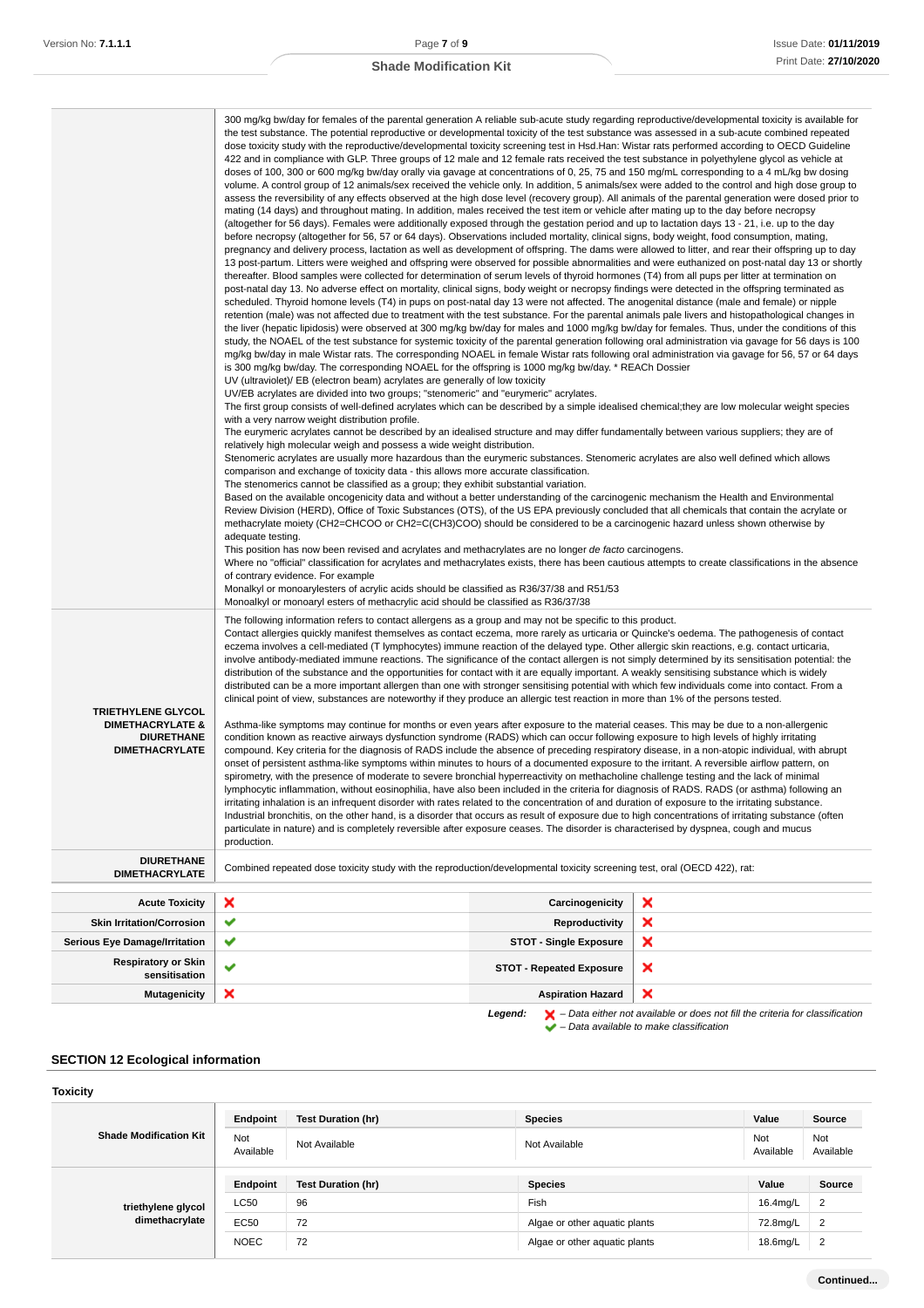**Continued...**

### **Shade Modification Kit**

|                                                                                                                                                                                                                                                                                                                                                                                                            | Endpoint    | <b>Test Duration (hr)</b> | <b>Species</b>                | Value              | <b>Source</b>  |
|------------------------------------------------------------------------------------------------------------------------------------------------------------------------------------------------------------------------------------------------------------------------------------------------------------------------------------------------------------------------------------------------------------|-------------|---------------------------|-------------------------------|--------------------|----------------|
| diurethane dimethacrylate                                                                                                                                                                                                                                                                                                                                                                                  | <b>LC50</b> | 96                        | Fish                          | $10.1$ ma/L        | $\overline{2}$ |
|                                                                                                                                                                                                                                                                                                                                                                                                            | EC50        | 48                        | Crustacea                     | >0.001-0.2mg/L     | $\overline{2}$ |
|                                                                                                                                                                                                                                                                                                                                                                                                            | EC50        | 72                        | Algae or other aquatic plants | $>0.68$ mg/L       | $\overline{2}$ |
|                                                                                                                                                                                                                                                                                                                                                                                                            | EC100       | 24                        | Crustacea                     | >0.001-0.2mg/L     | $\overline{2}$ |
|                                                                                                                                                                                                                                                                                                                                                                                                            | <b>NOEC</b> | 24                        | Crustacea                     | $0.001 - 0.2$ ma/L | $\overline{2}$ |
| Legend:<br>Extracted from 1. IUCLID Toxicity Data 2. Europe ECHA Registered Substances - Ecotoxicological Information - Aquatic Toxicity 3. EPIWIN Suite<br>V3.12 (QSAR) - Aquatic Toxicity Data (Estimated) 4. US EPA, Ecotox database - Aquatic Toxicity Data 5. ECETOC Aquatic Hazard Assessment<br>Data 6. NITE (Japan) - Bioconcentration Data 7. METI (Japan) - Bioconcentration Data 8. Vendor Data |             |                           |                               |                    |                |

### **DO NOT** discharge into sewer or waterways.

## **Persistence and degradability**

| Ingredient                        | Persistence: Water/Soil | <b>Persistence: Air</b> |
|-----------------------------------|-------------------------|-------------------------|
| triethylene glycol dimethacrylate | LOW                     | LOW                     |
| <b>Riogecumulative notantial</b>  |                         |                         |

### **Bioaccumulative potential**

| Ingredient                        | <b>Bioaccumulation</b> |
|-----------------------------------|------------------------|
| triethylene glycol dimethacrylate | LOW (LogKOW = $1.88$ ) |
| Mobility in soil                  |                        |
| Ingredient                        | <b>Mobility</b>        |
| triethylene glycol dimethacrylate | LOW ( $KOC = 10$ )     |

### **SECTION 13 Disposal considerations**

### **Waste treatment methods**

| <b>DO NOT</b> allow wash water from cleaning or process equipment to enter drains.<br>It may be necessary to collect all wash water for treatment before disposal.<br>In all cases disposal to sewer may be subject to local laws and regulations and these should be considered first.<br>Product / Packaging disposal<br>• Where in doubt contact the responsible authority.<br>Consult State Land Waste Management Authority for disposal. |  |                                         |  |
|-----------------------------------------------------------------------------------------------------------------------------------------------------------------------------------------------------------------------------------------------------------------------------------------------------------------------------------------------------------------------------------------------------------------------------------------------|--|-----------------------------------------|--|
|                                                                                                                                                                                                                                                                                                                                                                                                                                               |  | Bury residue in an authorised landfill. |  |

## **SECTION 14 Transport information**

| <b>Labels Required</b>  |                       |
|-------------------------|-----------------------|
| <b>Marine Pollutant</b> | <b>NO</b>             |
| <b>HAZCHEM</b>          | Not .<br>: Applicable |

### **Land transport (ADG): NOT REGULATED FOR TRANSPORT OF DANGEROUS GOODS**

### **Air transport (ICAO-IATA / DGR): NOT REGULATED FOR TRANSPORT OF DANGEROUS GOODS**

### **Sea transport (IMDG-Code / GGVSee): NOT REGULATED FOR TRANSPORT OF DANGEROUS GOODS**

**Transport in bulk according to Annex II of MARPOL and the IBC code**

Not Applicable

### **SECTION 15 Regulatory information**

### **Safety, health and environmental regulations / legislation specific for the substance or mixture**

### **triethylene glycol dimethacrylate is found on the following regulatory lists** I

Australian Inventory of Industrial Chemicals (AIIC)

### **diurethane dimethacrylate is found on the following regulatory lists**

Australia Hazardous Chemical Information System (HCIS) - Hazardous Chemicals Australian Inventory of Industrial Chemicals (AIIC)

### **National Inventory Status**

| <b>National Inventory</b>      | <b>Status</b>                                                     |  |  |
|--------------------------------|-------------------------------------------------------------------|--|--|
| Australia - AIIC               | Yes                                                               |  |  |
| Australia - Non-Industrial Use | No (triethylene glycol dimethacrylate; diurethane dimethacrylate) |  |  |
| Canada - DSL                   | No (diurethane dimethacrylate)                                    |  |  |
| Canada - NDSL                  | No (triethylene glycol dimethacrylate)                            |  |  |
| China - IECSC                  | Yes                                                               |  |  |
| Europe - EINEC / ELINCS / NLP  | Yes                                                               |  |  |
| Japan - ENCS                   | No (diurethane dimethacrylate)                                    |  |  |